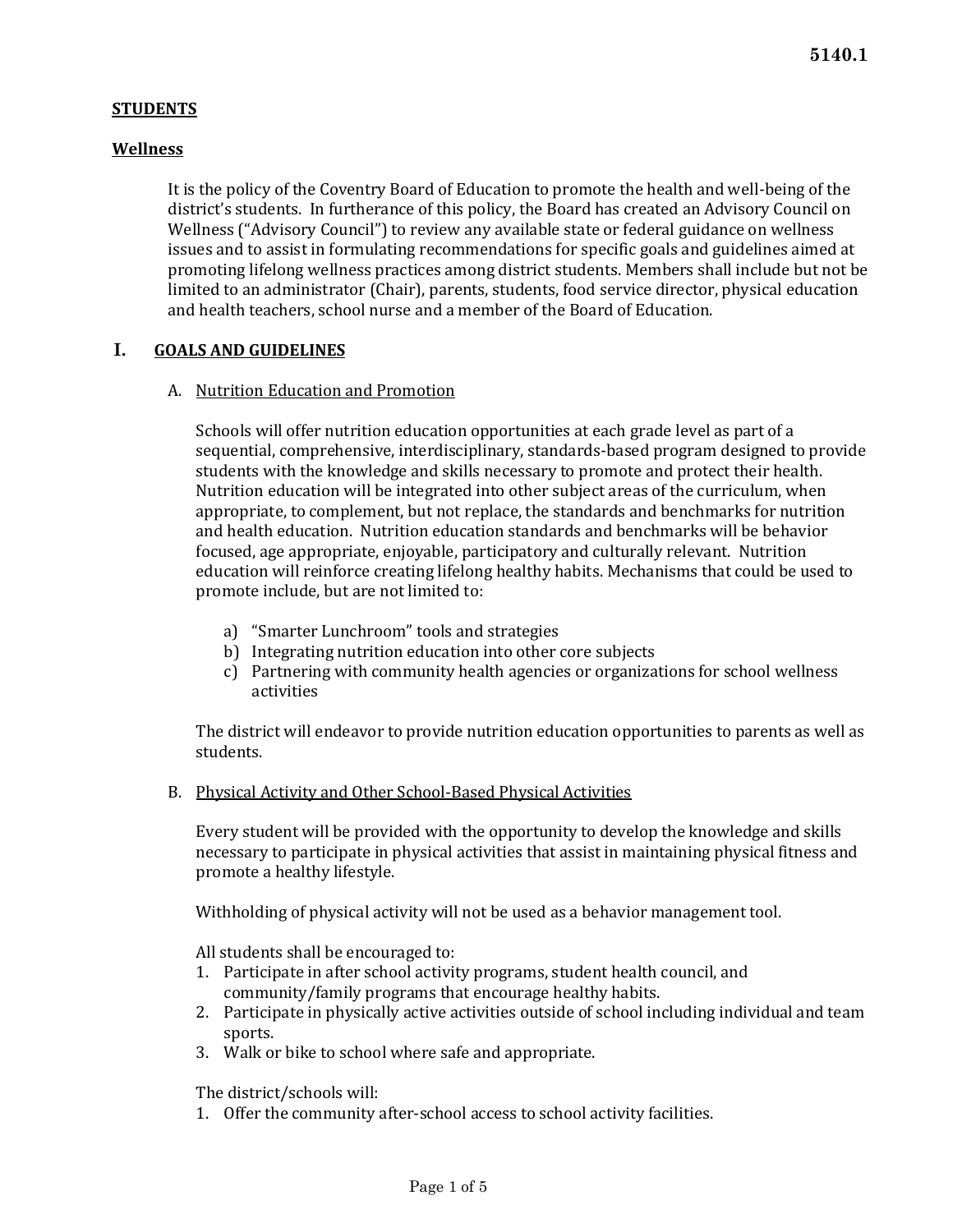- 2. Offer all Pre-K 5 students at least 20 minutes a day of supervised recess, during which time schools must encourage moderate to vigorous physical activity
- 3. Not deny physical activity as a part of our student management efforts.
- 4. Encourage rewarding students with extra recess.
- 5. Teach the benefits of sports, fitness and recreation (i.e. happiness, overall health, social interaction).
- 6. Provide physical education courses where students learn, practice and are assessed on developmentally appropriate motor skills, social skills and knowledge, as appropriate for each child. Average 50% of each PE class is devoted to moderate to vigorous activity.
- 7. Increase opportunities for physical activities for students, including but not limited to Physical Education class and after school activities.
- 8. Incorporate movement into the classroom energy breaks, etc.
- 9. Provide recess before lunch whenever possible.
- 10. Provide families with information to help them incorporate physical activity into their children's lives

## C. Nutritional Guidelines for All Food in Schools

All foods available for sale to students on school grounds and at school-sponsored activities during the instructional day should meet or exceed the guidelines stated in Public Act 06- 63, "An Act Concerning Healthy Food and Beverages in Schools." Emphasis should be placed on foods that are nutrient dense per calorie, such as fruits, vegetables, whole grains, low fat dairy, lean meats, legumes, nuts and seeds. Foods should be served with consideration toward variety, appeal, taste, safety, and packaging to ensure high quality meals.

In addition, at all schools all foods and beverages made available on campus outside of the school meals program (including vending, concessions, a la carte, student stores, parties, and fundraising) shall be consistent with state and federal law, whether sponsored by the school or an outside group. These standards focus on increasing nutrient density, decreasing fat, salt and added sugars, and moderating portion size.

Food items that do not meet the Connecticut Nutrition Standards and beverages that do not meet the requirements of state statute can only be sold to students at the location of an event that occurs after the school day or on the weekend, provided the sale is not from a vending machine or school store.

The district/schools will:

- 1. Support and promote proper dietary habits contributing to students' health status and academic performance.
- 2. Regulate after school activity, field trip, school event and school party nutritional offerings.
- 3. Prohibit the use of food as an incentive.
- 4. Ensure all food sold to students as part of fundraisers on school premises meet the Connecticut Nutrition Standards and the beverage requirements of state statute. Encourage non-food promotion activities.

The School Food Service Program at all schools shall:

1. Follow all federal and state requirements.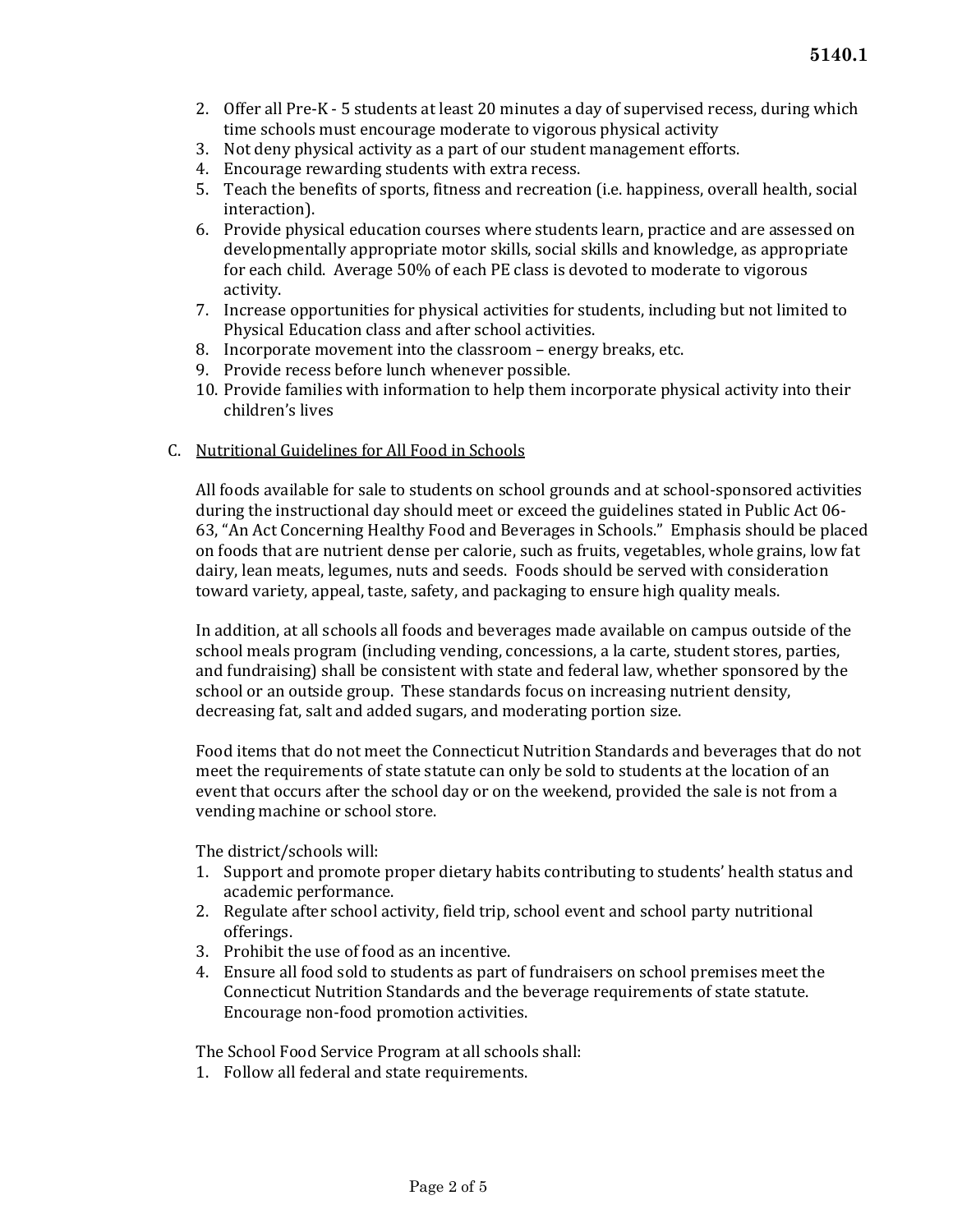- 2. Provide reimbursable school meals which shall, at a minimum, meet the program requirements and nutritional standards established by the USDA regulations & state laws as applicable to school meals.
- 3. Promote consumption of fresh fruits and vegetables.
- 4. Encourage students to make healthy choices.
- 5. Provide training and certification of food service staff.
- 6. Provide non-reimbursable foods that meet the Public Act 06-63 standards.
- 7. Provide families with the ability to monitor their children's food purchases at all grade levels. Nutrition information for school breakfast and lunch menu items is available upon request of the Food Service Program.

The Board of Education permits the sale of non-state authorized food and beverages at events held at the schools and district facilities after school hours.

D. Health Education and Life Skills

Healthy living skills shall be taught as part of the regular instructional program to provide the opportunity for all students to understand and practice concepts and skills related to health promotion and disease prevention.

The district/school will:

- 1. Provide a Health Education Program for all students in grades Pre-K 8 in accordance with the curriculum.
- 2. Use relative course work content as a guide for students to analyze and evaluate health and safety issues, information and resources in order to become healthy, responsible citizens.
- 3. Provide students with appropriate access to valid and useful health information and health promotion products and services.
- 4. Provide opportunities, as appropriate, for students to practice behaviors that enhance health and/or reduce health risks.
- 5. Strive to teach students communication, goal setting, and decision-making skills that enhance personal, family and community health.

Provide programs and services that support and value the social and emotional well-being of students, families, and staff to help build a healthy school environment.

E. Healthy School Environment

The entire school environment, not just the classroom, shall be aligned with healthy school goals to positively influence a student's understanding, beliefs, and habits as they relate to good nutrition and regular physical activity.

The District/schools will:

- 1. Provide a comprehensive learning environment for developing and practicing lifelong wellness behaviors.
- 2. Provide a school environment that is safe and allows ample time and space for eating breakfast and lunch.
- 3. Schedule school meals at appropriate times in appropriate settings.
- 4. Market healthy food in ways that increase its appeal and that comply with competitive food standards.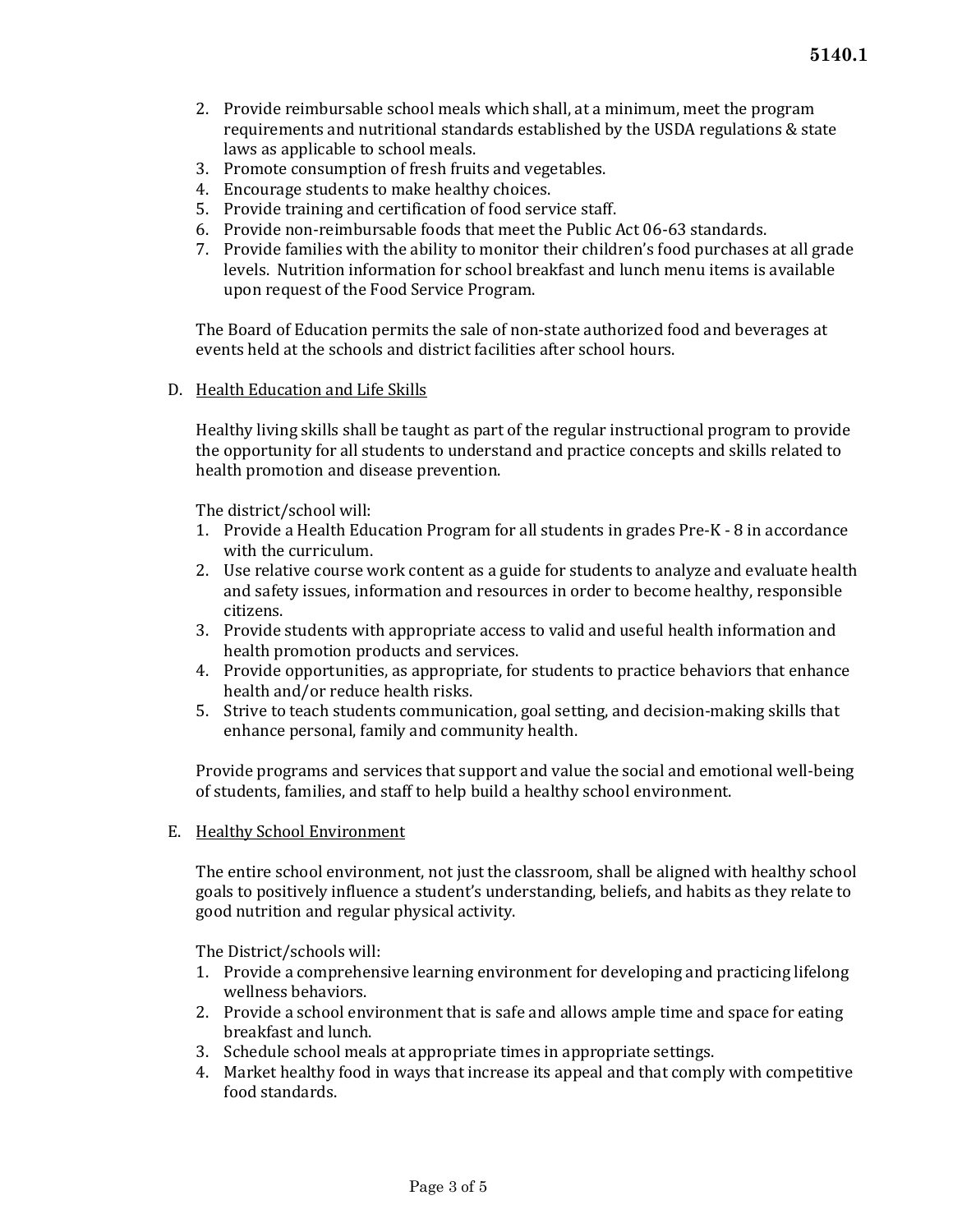- 5. Require that all foods available in all schools comply with state and local food safety and sanitation regulations.
- 6. Limit access of food service operations to the school food service staff and authorized personnel for the safety and security of the food and facilities.
- 7. Encourage school staff to model the components of the nutritious education curriculum.
- 8. Strongly discourage soda brought from home. Communicate to parents through student handbook and newsletters.
- 9. Encourage the reduction of waste by recycling, reusing, composting and purchasing recycled products.
- 10. The cafeteria is a place in which students are provided with:
	- a) Adequate space to eat in clean, pleasant surroundings.
	- b) Adequate time to eat meals. (Follow the School Nutrition Association recommendations.)
	- c) Access to hand washing or hand sanitizing facilities before meals.
	- d) Access to free drinking water.

## Communication and Promotion

The district/school will support parents' efforts to provide a healthy diet and daily physical activity for their children.

Parents who send lunches and snacks from home should be encouraged to pack healthy choices and refrain from including beverages and foods that do not meet nutrition standards for individual foods and beverages.

The district/school should provide parents a list of foods that meet the district's snack standards and ideas for healthy celebrations/parties, rewards, and fundraising activities.

Sale, distribution and marketing of food products should be consistent with nutrition education and health promotion.

Periodic food promotions should be provided to encourage taste-testing of healthy new foods being introduced on the menu.

Conduct student/faculty food preference surveys to develop and revise school lunch menu items.

## **II. MEASURING THE IMPLEMENTATION OF WELLNESS POLICY**

Assessment and evaluation will be an integral part of ensuring the adaption and implementation of these wellness guidelines. The building principals will be responsible for the oversight of their school's wellness program. The Food Service Director shall be responsible for oversight of the Food Service Program. These individuals will be responsible for ensuring that the goals and guidelines relating to nutrition education, physical activity, school-based wellness activities and nutritional value of school-provided food and beverages are met, that there is compliance with the wellness policy, and that all school policies and school-based activities are consistent with the wellness policy.

The Advisory Council on Wellness will meet regularly each school year, to have the opportunity to review any or all of the following:

- Data provided by schools related to the Wellness Plan
- School wellness goals and plans based on the School Health Index
- Requests from the individual schools related to student health and wellness issues